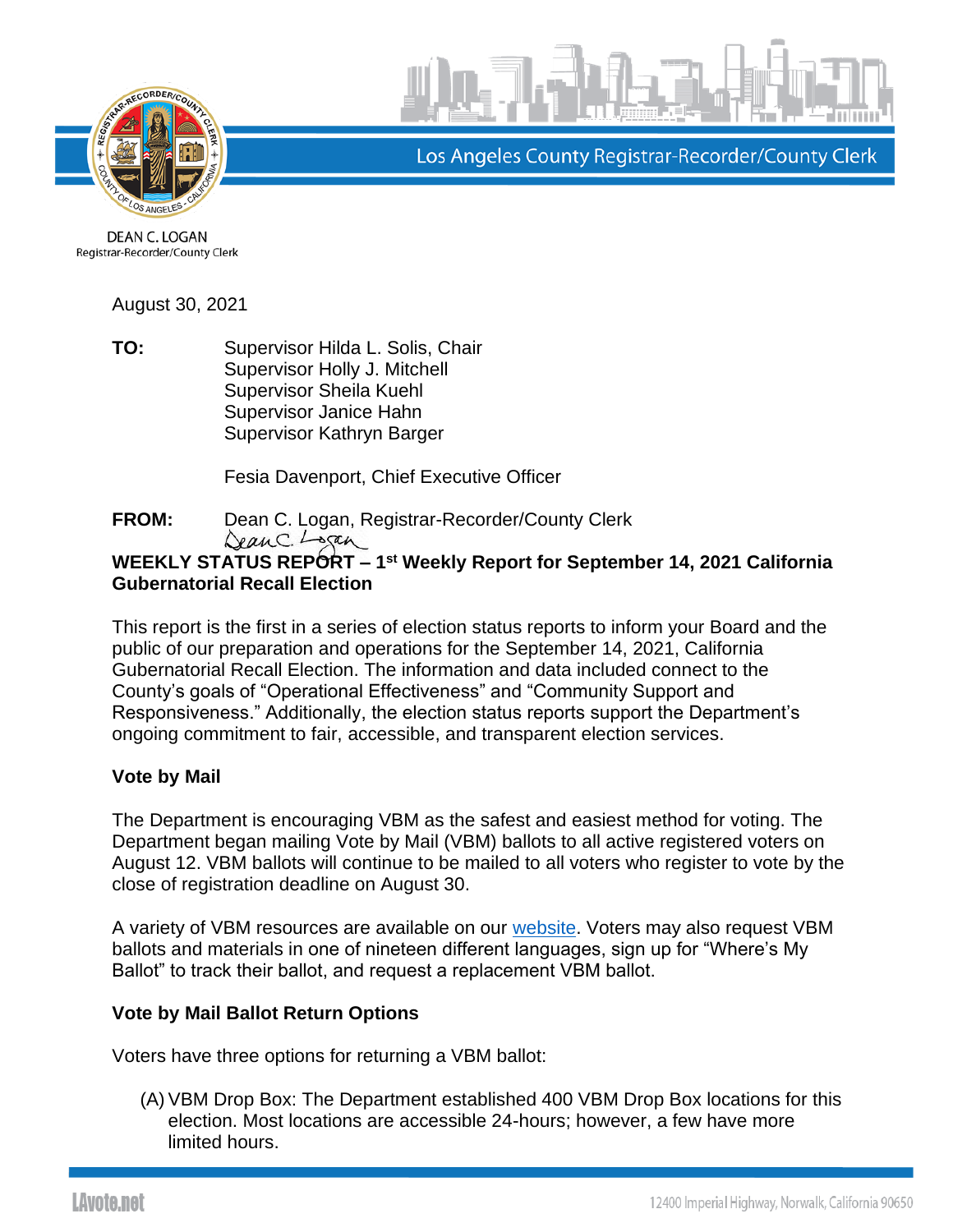Board of Supervisors August 30, 2021 Page 2

> Voters may return their VBM ballot at any VBM Drop Box up to 8:00 PM on Election Day. Ballots are retrieved from VBM Drop Boxes every 24-hours by authorized County staff. The VBM Drop Box Locator Tool assists voters with finding a location and is available on our [website.](https://locator.lavote.net/locations/vbm?id=4278&culture=en)

- (B) United States Postal Service (USPS): Voters may return their VBM ballot by mail, using the provided postage-paid return envelope. All VBM return envelopes must be postmarked on or before Election Day to qualify for the election. Under a recent revision to the Elections Code, the Department can accept postmarked VBM return envelopes up to 7 days following Election Day.
- (C)Vote Center: Voters may drop their ballot off at any Vote Center. Vote Centers are open from September 4 through September 14. Vote Centers are open from 10:00 AM – 7:00 PM and 7:00 AM – 8:00 PM on Election Day (September 14).The Vote Center Locator Tool assists with finding a location and is available on our [website.](https://locator.lavote.net/locations/vc?id=4278&culture=en)

# **Early Voting and Election Day at Vote Centers**

Early in-person voting began at the Registrar-Recorder/County Clerk Headquarters in Norwalk on August 16. Voters can vote in person Monday through Friday from 8:00 AM – 5:00 PM. On Election Day, voters can vote in person from 7:00 AM – 8:00 PM.

Vote Centers will open for in-person voting on September 4. A total of 253 Vote Centers throughout the County will be open for this election. The first 108 Vote Centers will open on September 4. On September 11, an additional 145 Vote Centers will open. Vote Centers are open from 10:00 AM – 7:00 PM and 7:00 AM – 8:00 PM on Election Day (September 14). The Vote Center Locator Tool assists with finding a location and is available on our [website.](https://locator.lavote.net/locations/vc?id=4278&culture=en)

Vote Centers are equipped with the County's Ballot Marking Device (BMD), which allows voters to mark their ballot, cast their ballot, use accessible voting features, and access a voter experience in 12 languages in addition to English. Vote Centers also provide critical voting services such as Conditional Voter Registration and Curbside Voting.

Voters have the option to utilize the County's [Interactive Sample Ballot \(ISB\)](https://www.lavote.net/isb) to premark and expedite their voting experience. A search feature has been added to help voters quickly find their candidate and better navigate the extended ballot.

The Department will continue to utilize the Quick Check-In Code, first introduced in the November 3, 2020 Presidential General Election. This form of a QR code allows voters to expedite the check-in process.

The Vote Center Locator Tool assists voters with finding a location and viewing estimated wait times. The Vote Center Locator Tool is available on our [website.](https://locator.lavote.net/locations/vc?id=4278&culture=en)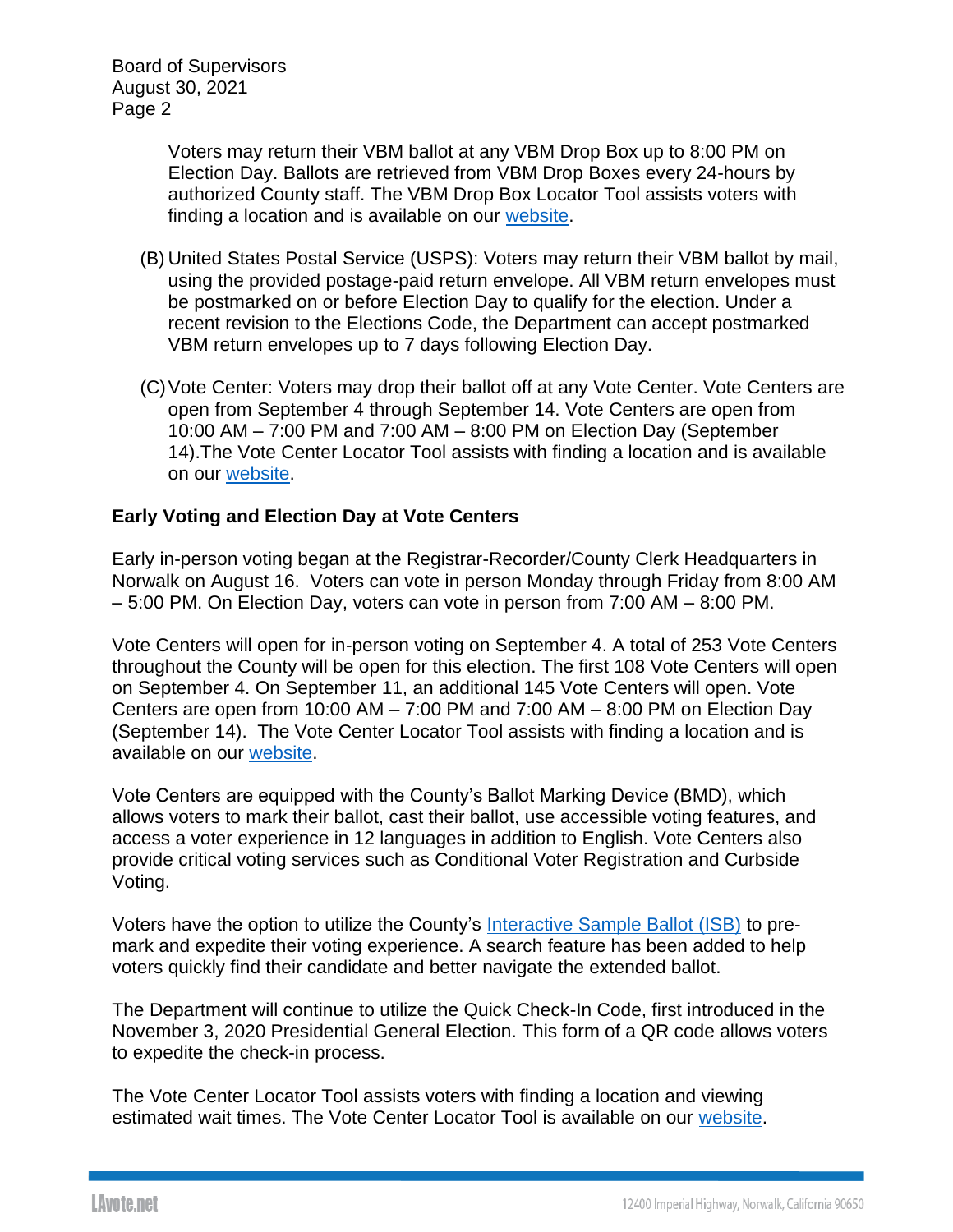Board of Supervisors August 30, 2021 Page 3

# **Social Distancing and Public Health Guidelines at Vote Centers**

In compliance with State and Local Public Heath Orders, the Department continues to implement the "Safe Election Plan" at all vote centers. This plan aligns with recommendations from the State and follows LA County Public Health requirements and recommendations. The following guidelines will be implemented at all vote centers:

- Both Flection Workers and voters must wear a mask inside a Vote Center.
- A Stop Station will be present at the entrance of each Vote Center. Personal protective equipment such as masks and hand sanitizer will be available for the public.
- Social and physical distancing will be maintained in all lines and the voting area.
- All electronic pollbooks and BMDs will be sanitized after each voter use.
- Any voter that refuses to wear a mask will be allowed to vote using the curbside voting process.

## **Attachments and Contact**

Attached to this report, you will find the Election Activity Statistics and Media Summary for the California Gubernatorial Recall Election. These attachments will be updated with each upcoming election status report.

We appreciate the partnership with your offices in our efforts to serve voters and allow them to exercise their fundamental right to vote.

If you have any questions, please contact me directly or your staff may contact Adrian Avelar, Executive Assistant at (562) 345-8372 or [aavelar@rrcc.lacounty.gov.](mailto:aavelar@rrcc.lacounty.gov)

DCL:jk

**Attachments**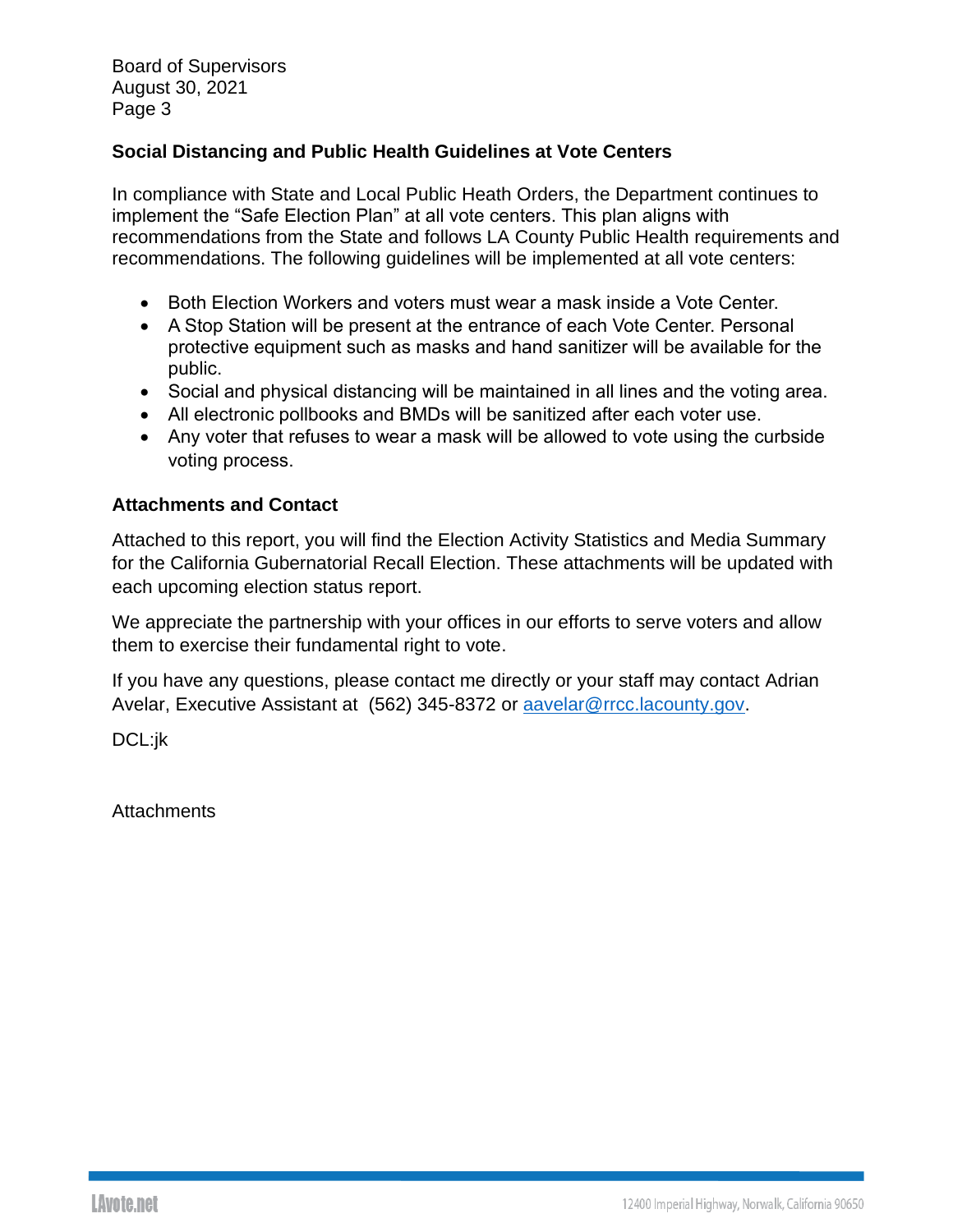

Los Angeles County Registrar-Recorder/County Clerk

DEAN C. LOGAN Registrar-Recorder/County Clerk

| <b>Election Activity Statistics</b><br>September 14, 2021 Gubernatorial Recall Election |           |        |         |  |
|-----------------------------------------------------------------------------------------|-----------|--------|---------|--|
|                                                                                         | 8/30/21   | 9/7/21 | 9/13/21 |  |
| <b>Vote By Mail</b>                                                                     |           |        |         |  |
| <b>Ballots Issued</b>                                                                   | 5,784.878 |        |         |  |
| <b>Ballots Received Back</b>                                                            | 750,458   |        |         |  |
| <b>Military and Overseas</b>                                                            |           |        |         |  |
| <b>Ballots Issued</b>                                                                   | 36,149    |        |         |  |
| <b>Ballots Received</b>                                                                 | 2,336     |        |         |  |
| <b>Sample Ballots</b>                                                                   |           |        |         |  |
| Mailed                                                                                  | 5,587,543 |        |         |  |
| <b>Voter Registration Totals by Supervisorial District</b>                              |           |        |         |  |
| District 1                                                                              | 973,965   |        |         |  |
| <b>District 2</b>                                                                       | 1,066,947 |        |         |  |
| <b>District 3</b>                                                                       | 1,202,101 |        |         |  |
| District 4                                                                              | 1,206,808 |        |         |  |
| District 5                                                                              | 1,243,788 |        |         |  |
| <b>Countywide Total</b>                                                                 | 5,693,609 |        |         |  |
| <b>Voter Registration Totals by Age</b>                                                 |           |        |         |  |
| 18-29                                                                                   | 1,096,903 |        |         |  |
| 30-39                                                                                   | 1,134,179 |        |         |  |
| 40-49                                                                                   | 881,024   |        |         |  |
| 50-59                                                                                   | 881,485   |        |         |  |
| 60-69                                                                                   | 832,112   |        |         |  |
| 70-79                                                                                   | 542,493   |        |         |  |
| Over <sub>80</sub>                                                                      | 325,380   |        |         |  |
| No Data                                                                                 | 33        |        |         |  |
| <b>Countywide Total</b>                                                                 | 5,693,609 |        |         |  |
| <b>Election Workers</b>                                                                 |           |        |         |  |
| <b>Lead Election Workers</b>                                                            | 754       |        |         |  |
| <b>Multilingual Election Workers</b>                                                    | 2,472     |        |         |  |
| <b>County Employees</b>                                                                 | 2,945     |        |         |  |
| <b>Legal Permanent Residents</b>                                                        | 180       |        |         |  |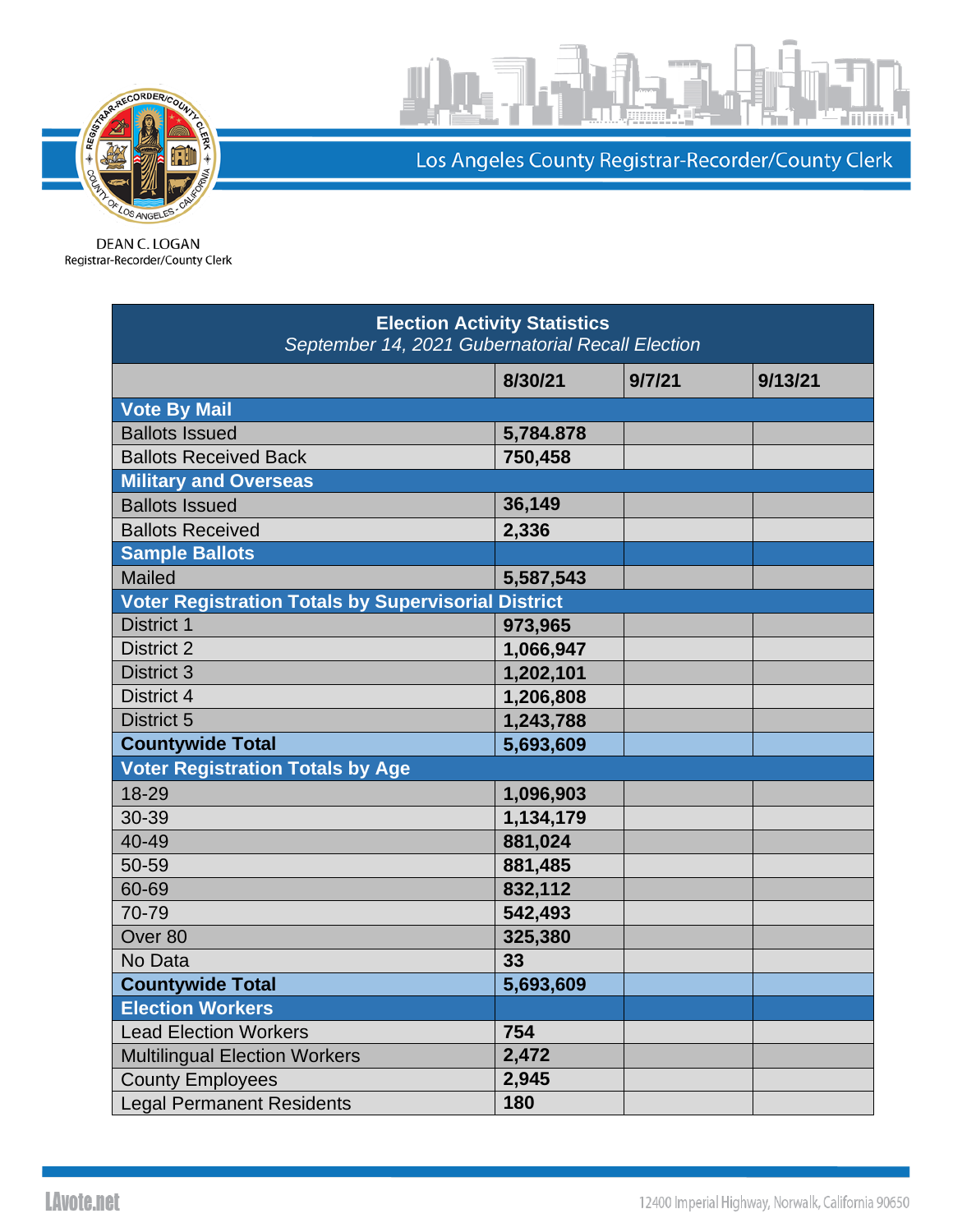| <b>Countywide Total</b>       | 5,373 |  |
|-------------------------------|-------|--|
| <b>Voter Centers</b>          |       |  |
| <b>Vote Centers Recruited</b> | 253   |  |

## **MEDIA SUMMARY**

### **8/24/21**

[LA County Turns In 10% Of Vote-By-Mail Ballots So Far During Recall Election](https://losangeles.cbslocal.com/2021/08/24/la-county-turns-in-10-of-vote-by-mail-ballots-so-far-during-recall-election/?taid=6125880cced6e00001766f67&&taid=6125880cced6e00001766f67&utm_campaign=true_anthem&utm_medium=twitter&utm_source=social&__twitter_impression=true) – CBS Local

[CA police find 300 unopened recall ballots, with gun, drugs and mail, in man's car](https://abc30.com/recall-election-stolen-ballots-vote-by-mail-torrance-police/10971293/)– ABC7

### **8/23/21**

[Torrance police find 300 unopened recall ballots, with gun, drugs and mail, in sleeping man's car](https://abc7.com/recall-election-stolen-ballots-vote-by-mail-torrance-police/10969902/) – ABC7

[Over 300 California recall election ballots discovered in suspect's vehicle alongside gun, drugs](https://www.foxla.com/news/over-300-california-recall-election-ballots-discovered-in-suspects-vehicle-alongside-gun-drugs?taid=61242f81eb3353000173a9b9&utm_campaign=trueanthem&utm_medium=trueanthem&utm_source=twitter) – Fox News

300-plus stolen ballots for g[overnor's recall race found by Torrance police, authorities say](https://www.presstelegram.com/2021/08/23/300-plus-stolen-ballots-for-governors-race-found-by-torrance-police-authorities-say/) – Press-Telegram

[300 Recall Election Ballots Found in Man's Car in Torrance](https://www.nbclosangeles.com/news/local/300-recall-election-ballots-found-in-mans-car-in-torrance/2678071/) – NBC4

[Recall election officials respond to concerns that 'yes' vote can be seen from outside return envelope](https://www.foxla.com/news/recall-election-officials-respond-to-concens-that-yes-vote-can-be-seen-from-outside-return-envelope) – Fox News

300-[plus stolen ballots for governor's recall race found by Torrance police, authorities say](https://www.dailybreeze.com/2021/08/23/300-plus-stolen-ballots-for-governors-race-found-by-torrance-police-authorities-say/) – Daily Breeze

Over 300 Mail-[In Ballots Found in California Man's Car, Say Police](https://www.theepochtimes.com/over-300-mail-in-ballots-found-in-california-mans-car-say-police_3961544.html) – The Epoch Times

[Torrance police find more than 300 recall ballots in suspect's car, along with gun, drugs](https://www.latimes.com/california/story/2021-08-23/torrance-police-find-more-than-300-ballots-in-suspects-car-along-with-gun-drugs) – L.A. Times

### **8/22/21**

[Balloting begins in recall election](https://www.avpress.com/news/balloting-begins-in-recall-election/article_f0b14ea0-02f1-11ec-9879-278636016969.htmlhttps:/www.avpress.com/news/balloting-begins-in-recall-election/article_f0b14ea0-02f1-11ec-9879-278636016969.html) – AV Press

### **8/21/21**

[5 things to know about voting in California's r](https://spectrumnews1.com/ca/san-fernando-valley-ventura/inside-the-issues/2021/08/20/5-things-to-know-about-voting-in-california-s-recall-election)ecall election – Spectrum News 1

### **8/20/21**

[LA officials address mail-in ballot concerns after some decry holes found on envelopes](https://www.foxnews.com/politics/la-officials-concerns-voter-fraud-mail-in-ballots-holes-recall) – Fox News

[Fact check: No, California's recall ballot was not designed to help Gavin Newsom and cheat Larry Elder](https://www.sfchronicle.com/politics/article/Fact-check-No-California-s-recall-ballot-was-16401416.php) – San Francisco Chronicle

[No, voter confidentiality is not compromised by the holes on ballot envelope | VERIFY](https://www.abc10.com/article/news/verify/voter-confidentiality-not-compromised-holes-ballot/103-f98f13ac-9570-4054-8933-919cc9cb0929) – ABC